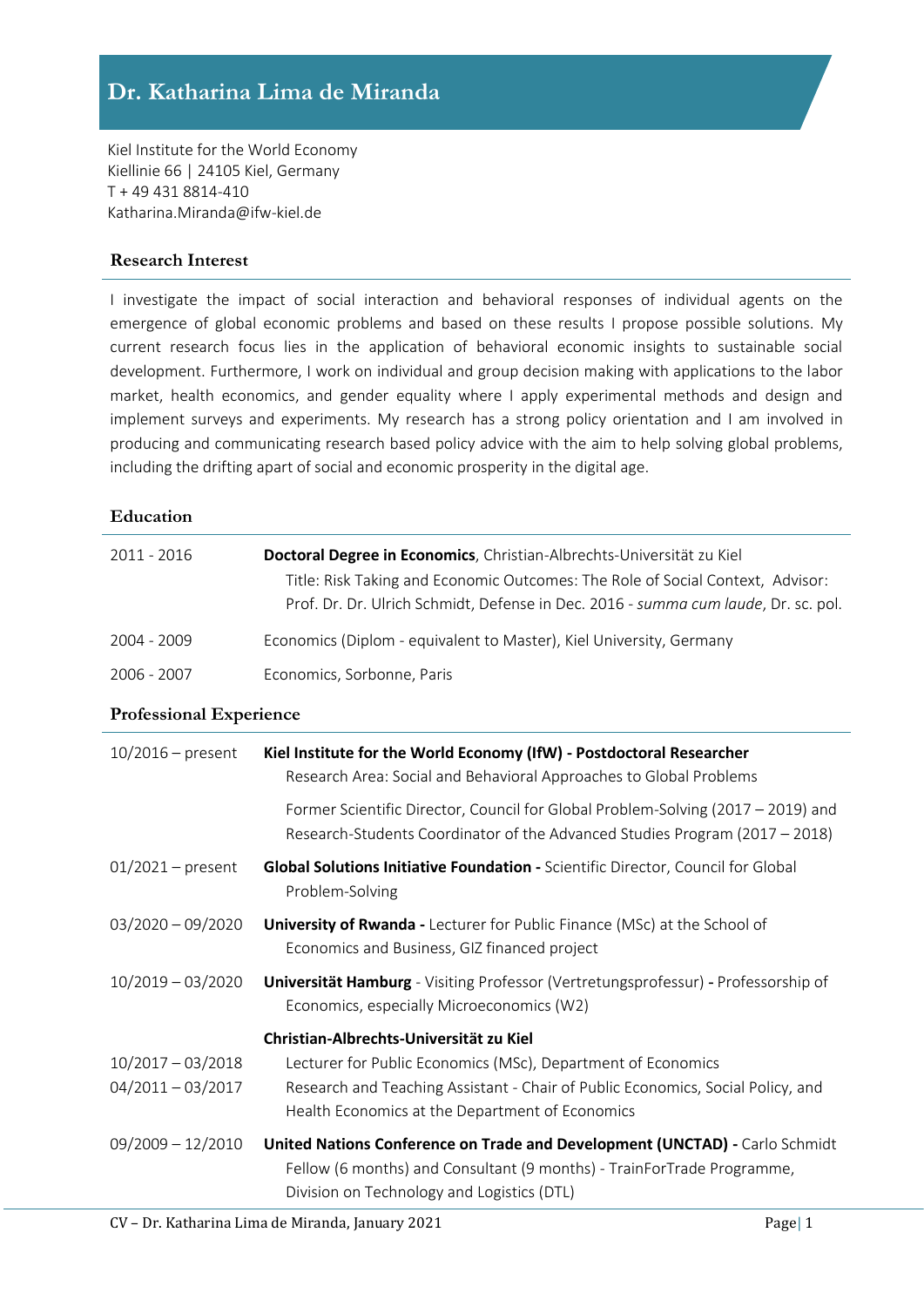# **Publications, Working and Discussion Papers, Popular Press**

#### **Publications (peer-reviewed)**

Recoupling Economic and Social Prosperity, in *Global Perspectives* 1(1) (2020), (with Dennis J. Snower)

- Risk preferences and predictions about others: No association with 2D:4D ratio, in *Frontiers in Behavioral Neuroscience* 12 (2018), (with L. Neyse and U. Schmidt)
- Zufriedenheit mit der Gesundheitsversorgung: Gibt es strukturelle Unterschiede? in *Zeitschrift für Wirtschaftspolitik* 67-3 (2018)*,* (with D. Prosi, U. Schmidt and H. Wecker)
- Insurance Demand and Social Comparison: An Experimental Analysis, in: *Journal of Risk and Uncertainty* 48 (2014), 97-109 (with A. Friedl and U. Schmidt).

## **Working Papers**

- Overconfidence and hygiene compliance in hospitals, Kiel Working Paper Nb. 2156, Kiel Institute for the World Economy, Kiel (2020) (with L. Detlefsen and M. Stolpe)
- Can Gender Quotas Prevent Risky Choice Shifts? The Effect of Gender Composition on Group Decisions under Risk, Kiel Working Paper Nb. 2135, Kiel Institute for the World Economy, Kiel (2019) (with L. Detlefsen and U. Schmidt), Press clippings: [Spiegel Online,](https://www.spiegel.de/karriere/frauen-und-maenner-gemischte-teams-faellen-bessere-entscheidungen-a-1137656.html) [Welt,](https://www.welt.de/wirtschaft/article162782167/Maenner-sind-im-Job-zu-forsch-Frauen-zu-aengstlich.html) Focus
- Mindfulness, Preferences and Wellbeing: Mindfulness predicts adolescents' field behavior, Kiel Working Paper Nb. 2127, IfW, Kiel (2019)
- Are Economic Preferences Shaped by the Family Context?, IZA Discussion Paper No. 11949, Bonn (2018) (with L. Detlefsen, A. Friedl, U. Schmidt and M. Sutter)
- Social Comparison and Gender Differences in Risk Taking, Kiel Working Paper Nb. 2011, Kiel Institute for the World Economy, Kiel (2015) (with U. Schmidt and A. Friedl)

## **Discussion Papers & Popular Press**

Measure what is valuable: A plea for a system change, *Global Solutions Journal* 6, 2021 (with M. Engels)

- Cities and the future of growth: Towards an economy of well-being?, *Global Solutions Journal* 6, 2021 (with Nicolas J.A. Buchoud, Hazem Galal, Luca Trifone)
- Recoupling economic and social prosperity, *T20 Saudi Arabia 2020 Policy Brief – Task Force 4,* 2020 (with Dennis J. Snower)

Popular press: Was wirklich zählt. *DIE ZEIT* N° 9, 2010, Feb. 20, S. 28 (with D.J. Snower) Press clippings: [Handelsblatt,](https://app.handelsblatt.com/politik/international/soziale-faktoren-als-bip-ergaenzung-mehr-als-nur-geldverdienen-wie-oekonomen-den-wohlstand-neu-berechnen-wollen/25560792.html?ticket=ST-5258871-dH4bppFqhE0qVlhhfZfb-ap3) [The Guardian,](https://www.theguardian.com/business/2020/feb/20/citizens-wellbeing-should-be-part-of-g20s-priorities-says-report) [Tagesspiegel,](https://interaktiv.tagesspiegel.de/lab/was-ist-eigentlich-wohlstand/) [Deutsche Welle](https://www.dw.com/en/economic-prosperity-and-well-being-often-out-of-sync/a-52417204)

Article Commentaries:

Cleary, S. (2020). A comment on "Recoupling Economic and Social Prosperity" by Katharina Lima de Miranda and Dennis J. Snower. *Global Perspectives*, *1*(1).

Fleurbaey, M. (2020). Agency and Solidarity Are Crucial for Recoupling. *Global Perspectives*, *1*(1). Bosworth, S. J. (2020). Comments on "Recoupling Economic and Social Prosperity". *Global Perspectives*, *1*(1).

- Making the case for G20 action on urbanization, *Global Solutions Journal* 5, April 2020 (with N.J.A. Buchoud, R. Almarzoqi, H. Galal, A. Hayar, N. S. Hendryietty, J. Kovarik, F. Satari, N. Yoshino)
- Promoting Sustainable and Smart Urbanization*, G20 Saudi Arabia Policy Position Paper* (2019) (with N.J.A Buchoud)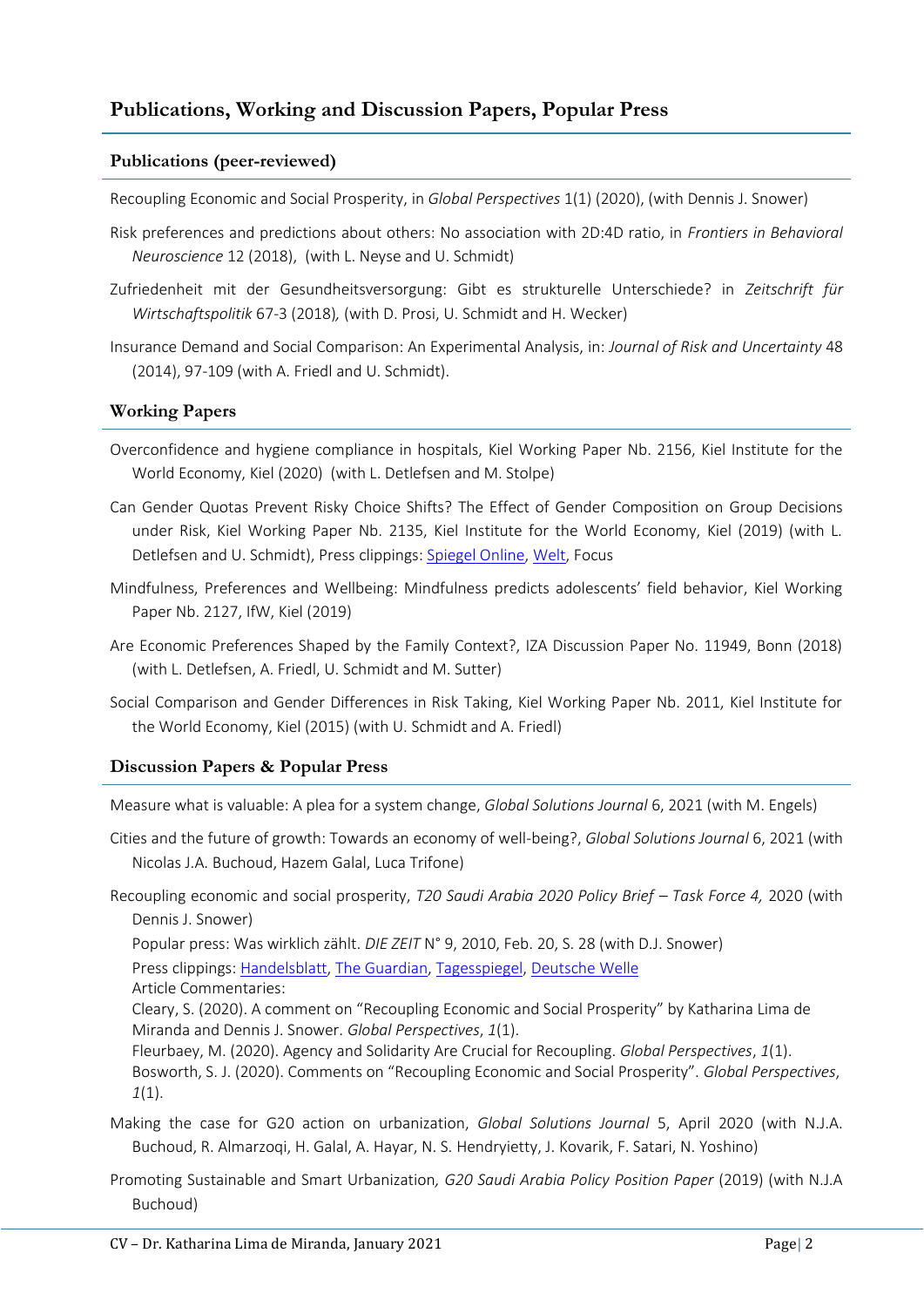- Exploiting Behavioral Insights to Foster Global Cooperation in Economics Discussion Paper No. 2017-101 (2017) (with G. Grimalda, S. Bartke, S. Bosworth, A. Friedl, P. Ring, and D.J. Snower)
- Regulierung des Glücksspiels in Deutschland: Das Glücksspielgesetz Schleswig-Holsteins und der Glücksspieländerungsstaatsvertrag aus ökonomischer Perspektive, in: *Zeitschrift für Wirtschaftspolitik* 62 (2013), 82-94 (with U. Schmidt)
- Der Glücksspielstaatsvertrag aus ökonomischer Perspektive, in: W. Höfling, J. Horst and M. Nolt (ed.), *Sportwetten in Deutschland*, Mohr Siebeck (2012) (with M. Maschke and U. Schmidt)

#### **Work in Progress**

Solidarity and COVID-19: Can solidarity lead to increased compliance with pandemic containment measures? (with Nicolas Buchoud)

Social Solidarity and Redistribution (with Dennis Görlich)

- Gift Exchange in a Natural Work Environment: Dissociating types and actions (with A. Friedl and G. Grimalda)
- Social Comparison and Gender Differences in Financial Risk Taking (with U. Schmidt, A. Friedl, M. Eichenseer)

#### **Presentations at Conferences, Workshops and Seminars**

| 2020 | INET Oxford Researcher Seminar, virtual (invited talk), Staff Seminar IfW, Kiel, T20<br>Conference - Webinar of Task Force 4: Social Cohesion and the State, virtual - link to<br>video: https://youtu.be/XPIm9zDAZDA?t=5594 (invited, panel discussion), Jahrestagung des<br>Vereins für Socialpolitik, virtual (invited, panel discussion), IAI Webinar "Aging Society and<br>the G20", virtual - link to video: https://youtu.be/YIEy34slOww?t=1647 (invited talk),<br>Solutions Dialogue on Urbanization and Infrastructure: Sustainable Responses to<br>COVID-19, virtual, organized by GIZ and GSI (invited talk), T20 Conference - Policy<br>Recommendations for a Post-COVID-19 World, virtual (invited talk), Public Lecture for the<br>Economic Policy Research Network (EPRN), Rwanda (invited talk) |
|------|-----------------------------------------------------------------------------------------------------------------------------------------------------------------------------------------------------------------------------------------------------------------------------------------------------------------------------------------------------------------------------------------------------------------------------------------------------------------------------------------------------------------------------------------------------------------------------------------------------------------------------------------------------------------------------------------------------------------------------------------------------------------------------------------------------------------|
| 2019 | 14 <sup>th</sup> Nordic Conference, Kiel; SPUDM 2019, Amsterdam; Global Solutions Taipei Workshop,<br>Taipei (Moderator of the session Human-Centered Artificial Intelligence for Social Good);<br>Global Solutions Summit, Berlin (Moderator of the session Education as an Enabler to<br>achieve the SDGs)                                                                                                                                                                                                                                                                                                                                                                                                                                                                                                    |
| 2018 | Workshop on team dynamics and peer effects, Trier (invited talk); Gender Economics at<br>the Workplace, Nürnberg; 13 <sup>th</sup> Nordic Conference, Odense; Jahrestagung des Vereins für<br>Socialpolitik, Freiburg; ESA World Meeting, Berlin; Global Solutions Summit, Berlin<br>(Moderator of the session Identity, Norms and Narratives among others with George A.<br>Akerlof); Theem - Thurgau Experimental Economics Meeting, Thurgau                                                                                                                                                                                                                                                                                                                                                                  |
| 2017 | Behavioral Economics Seminar, Kiel Institute for the World Economy; 12 <sup>th</sup> Nordic<br>Conference, Gothenburg; Spring Meeting of Young Economicsts 2017, Halle; Spätschicht<br>trifft Holtenauer 2017, Kiel (presentation for the general population)                                                                                                                                                                                                                                                                                                                                                                                                                                                                                                                                                   |
| 2016 | Foundations of Utility and Risk (FUR) Conference, Warwick; Network for Integrated<br>Behavioral Science (NIBS) Conference, Norwich; Social and Biological Roots of Economics<br>Workshop (SBREW), Kiel Institute for the World Economy                                                                                                                                                                                                                                                                                                                                                                                                                                                                                                                                                                          |
| 2015 | Workshop on Economics of Education, Mainz University; Symposium on Behavioral<br>Economics with an Emphasis on Gender, DIW Berlin; Spring Meeting of Young Economists<br>2015, Ghent; Behavioral Economics Seminar, Kiel Institute for the World Economy                                                                                                                                                                                                                                                                                                                                                                                                                                                                                                                                                        |